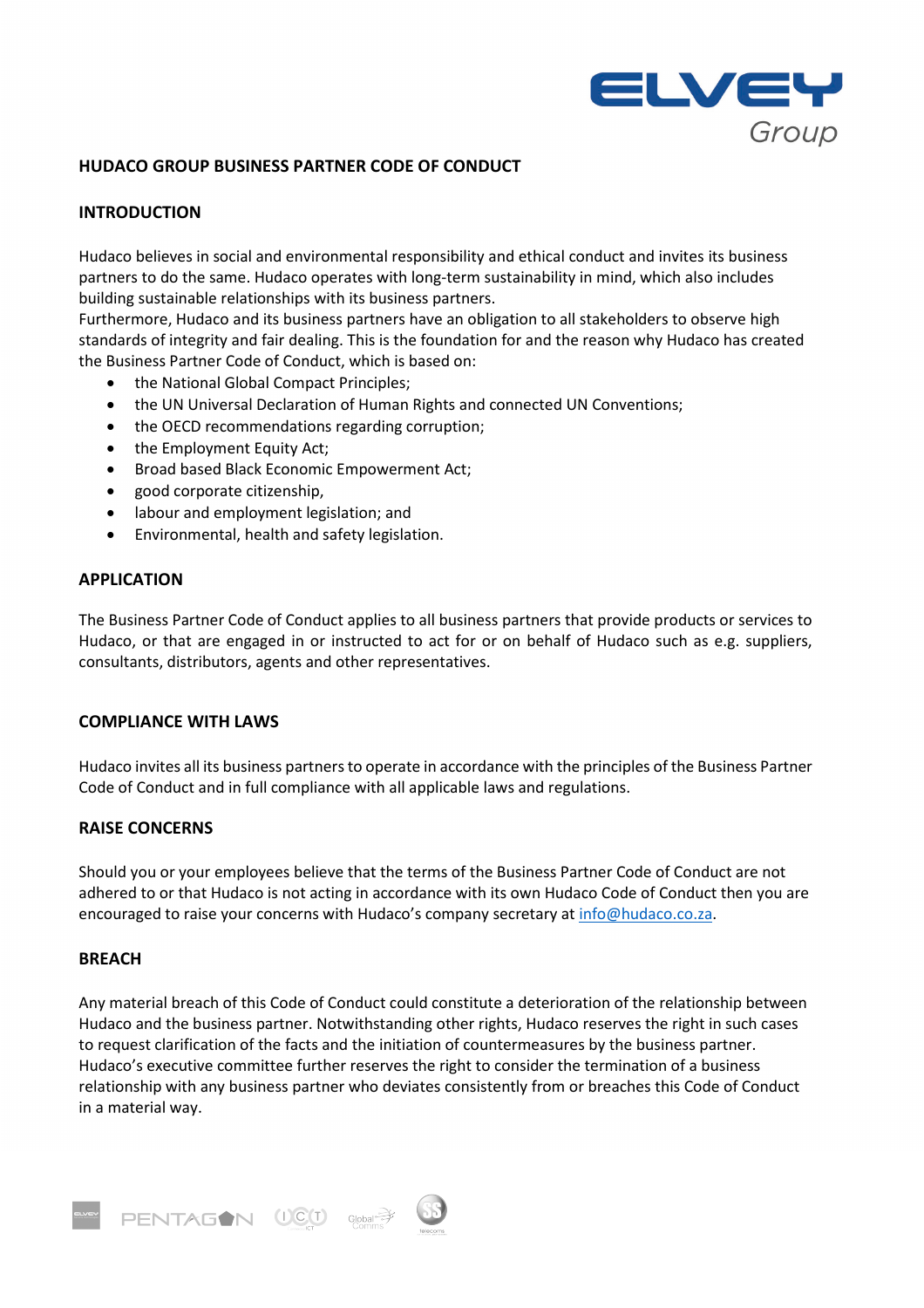

If a business partner or any of its own (sub)contractors fails to comply with the requirements set forth in this Code of Conduct, the business partner is requested to take appropriate action to remedy the breach and prevent a recurrence of such breach in future.

## **1. BUSINESS ETHICS**

## *1.1 General*

Hudaco respects the laws and regulations in the countries in which it operates and requests that its business partners do the same. Hudaco does not accept corrupt activities, including but not limited to bribery, conflict of interest, fraud, extortion, embezzlement and unlawful kickbacks, and its business partners shall not engage in, or cause Hudaco to engage in any form of corrupt activities.

## 1.2. *Competition laws*

Hudaco's business partners are requested to comply with applicable competition laws and regulations. This means, among other things, not to engage in price fixing, market sharing, bid rigging or customer allocation.

## *1.3 Anti-bribery*

Hudaco does not accept bribes or facilitation payments in any form.

## 1.4 *Conflict of interest*

Conflict of interest between a business partner and Hudaco must be avoided. Conflict of interest may include outside business activities, personal financial interest and inside information, Furthermore, Hudaco requests its business partners to protect all personal information provided by Hudaco and respect the intellectual property of Hudaco and others.

## **2. HUMAN RIGHTS AND LABOUR STANDARDS**

#### *2.1 Child labour*

Hudaco recognises the right of every child to be protected from economic exploitation and from doing work that is likely to be hazardous to their physical, mental or spiritual health, harmful to their moral and social development, or to interfere in their education.

A child in this context is a person younger than 15 years of age, or 14 years of age in accordance with the exceptions for developing countries as set out in Article 2.4 of the ILO (International Labour Organisation) Convention number 138 on Minimum Age. If relevant national legislation sets a higher age, this age will apply.

Some countries apply the definition of "young workers" to persons above the minimum age and below 18, which means that there might be legal restrictions regarding the work that they are allowed to perform.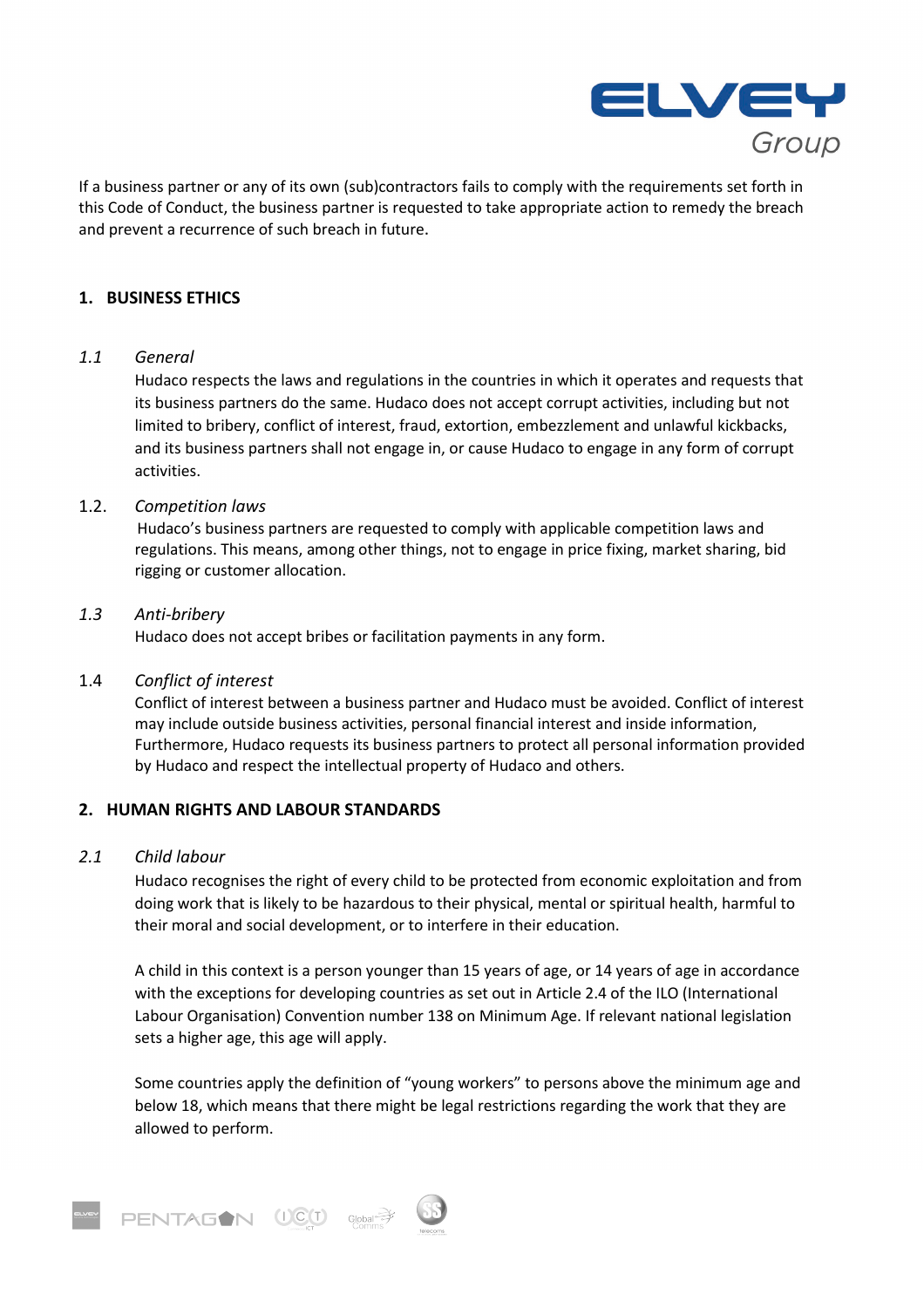

# *2.2 Forced or bonded labour*

Hudaco does not employ or accept any form of forced or bonded labour, prisoners or illegal workers, and requests its business partners do the same. Hudaco acknowledges that means to force people to work can include a deposit of payment or demand to deposit identity documentation or other personal belongings, all of which is prohibited. If business partners employ foreign workers on a contract basis, they should not be required to remain in employment against their will, and they shall further have the same rights as the local workers.

All workers shall have the right to leave their workplace and accommodation (if provided) freely during the hours they are not working.

## *2.3 Freedom of association and collective bargaining*

Hudaco requests its business partners to respect the rights of employees to have the freedom to join, or not to join, an association of free choice as well as to establish an association of free choice, to organise and to bargain collectively and individually in accordance with local laws and regulations. No employee should risk being harassed or retaliated against for exercising these rights.

## *2.4 Workers' contracts, working hours and compensation*

Hudaco requests its business partners to comply with local laws and regulations regarding workers' contracts, working hours, including overtime and overtime compensation. Salaries should be paid regularly and comply with the applicable local legislation and the local market situation. Workers should be entitled to a minimum of one day off in seven and to take time off for established national and local holidays. Workers should be granted the stipulated annual leave, sick leave and maternity/paternity leave without any negative repercussions.

# *2.5 Discrimination, harassment and diversity*

Hudaco values and promotes diversity and gender balance. Hudaco requests its business partners to provide a work environment where everybody should be treated with respect and dignity and be given fair and equal opportunities for development. Hudaco does not tolerate any form of discrimination or harassment in the workplace, and its business partners are requested not discriminate against any worker based on race, ethnicity, sexual orientation, gender, religion, age, disability, political opinion, nationality or any other potentially discriminatory factor.

## *2.6 Consumer interest*

Hudaco requires that applicable health and safety requirements are met for its production and services, and its business partners is requested to take this into account when producing goods or providing services for Hudaco.

## *2.7 Responsible sourcing of minerals*

Hudaco is committed to comply with relevant laws and regulations requiring disclosure of the use of conflict minerals. Conflict minerals are minerals from high risk and conflict-affected areas that have directly or indirectly contributed to financing of armed groups, where some groups are